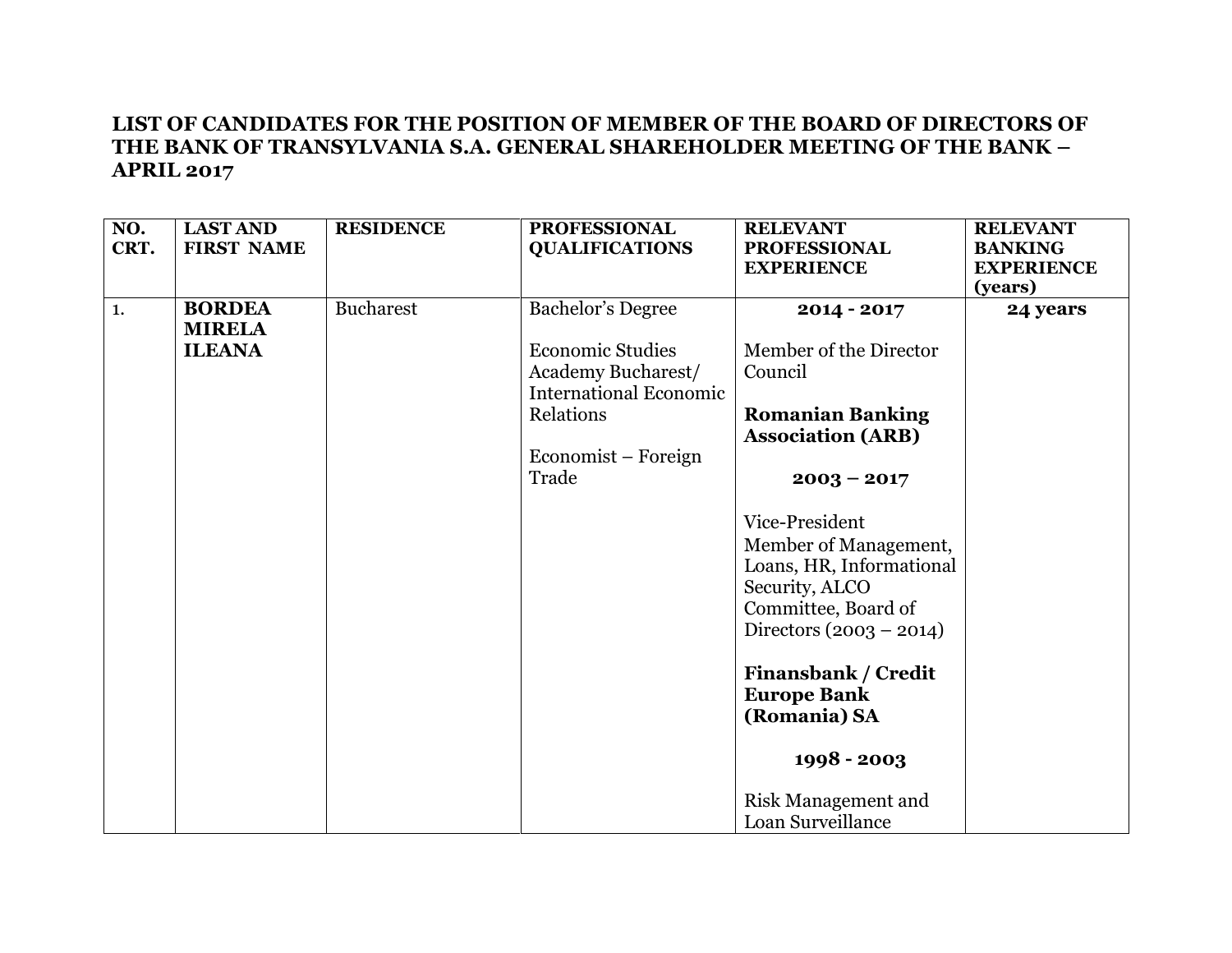|  |  | Manager                 |  |
|--|--|-------------------------|--|
|  |  | Member in the Loans and |  |
|  |  |                         |  |
|  |  | Non-performing Loans    |  |
|  |  | Committee               |  |
|  |  |                         |  |
|  |  |                         |  |
|  |  |                         |  |
|  |  | <b>Banca Credit</b>     |  |
|  |  | Industrial si           |  |
|  |  |                         |  |
|  |  | Comercial /             |  |
|  |  | Finansbank              |  |
|  |  |                         |  |
|  |  | 1993 - 1998             |  |
|  |  |                         |  |
|  |  | Loans Department        |  |
|  |  |                         |  |
|  |  | Manager                 |  |
|  |  |                         |  |
|  |  | <b>Banca de Credit</b>  |  |
|  |  | Industrial si           |  |
|  |  |                         |  |
|  |  | Comercial               |  |
|  |  |                         |  |
|  |  |                         |  |
|  |  |                         |  |
|  |  | $1992 - 1993$           |  |
|  |  |                         |  |
|  |  | <b>Economic Manager</b> |  |
|  |  |                         |  |
|  |  | <b>Comex SRL</b>        |  |
|  |  |                         |  |
|  |  |                         |  |
|  |  | $1985 - 1991$           |  |
|  |  |                         |  |
|  |  | Commercial              |  |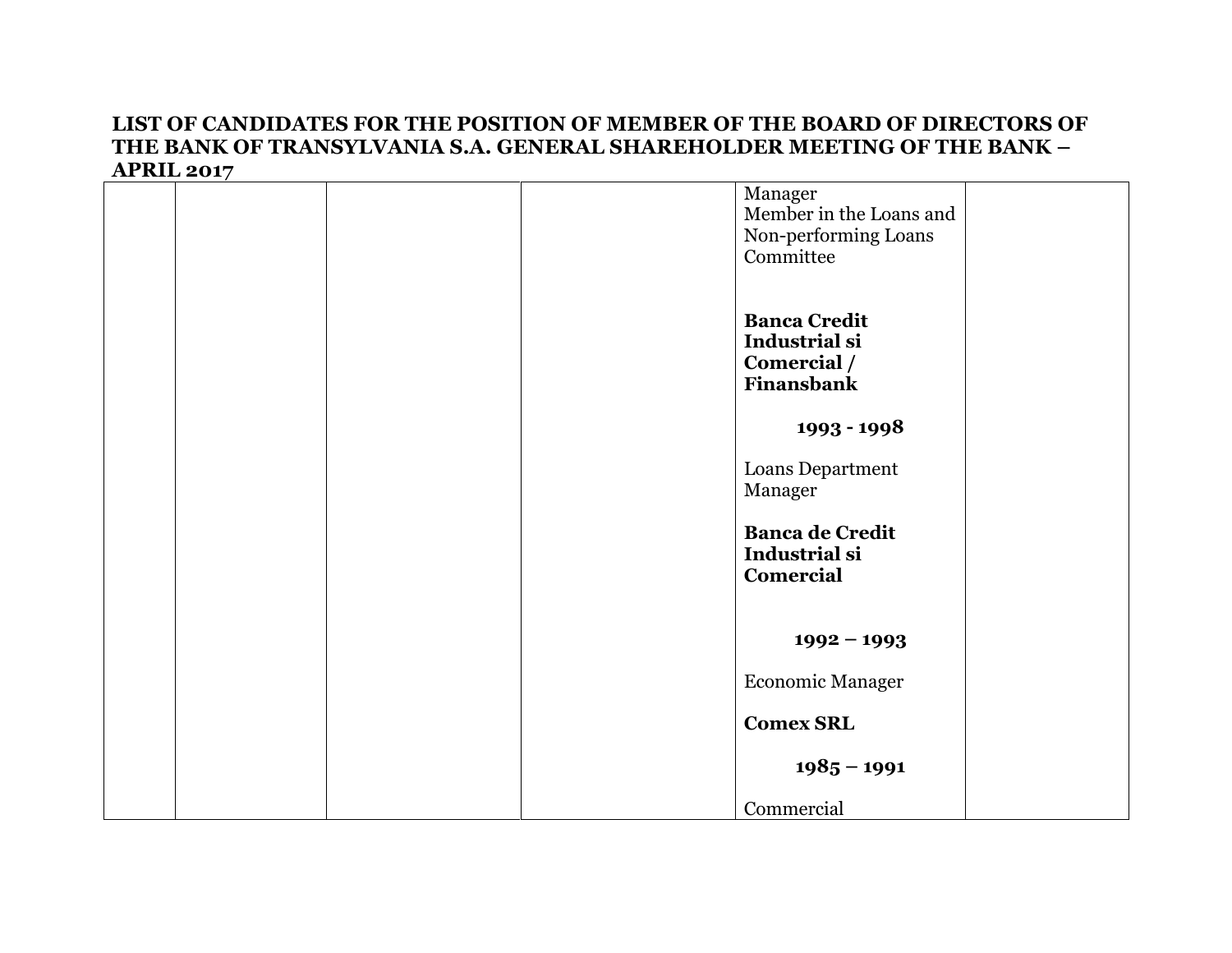|    |                  |               |                                                                      | representative of the<br>economic agency<br><b>Brussels</b> |     |
|----|------------------|---------------|----------------------------------------------------------------------|-------------------------------------------------------------|-----|
|    |                  |               |                                                                      | <b>Foreign Trade</b><br><b>Ministry</b>                     |     |
| 2. | <b>CALIMAN</b>   | <b>Brasov</b> | <b>Bachelor's Degree</b>                                             | 2013 - present                                              | --- |
|    | <b>LAURENTIU</b> |               | <b>Economic Studies</b><br>Academy Bucharest/<br>Finance, Insurance, | <b>Marketing Research</b><br>Specialist                     |     |
|    |                  |               | <b>Banks and Stock</b><br>Exchange                                   | <b>New Challenge</b><br><b>Marketing Research</b>           |     |
|    |                  |               | Master<br><b>Economic Studies</b>                                    | $2016 - 2016$                                               |     |
|    |                  |               | <b>Academy Bucharest</b>                                             | Medical Representative                                      |     |
|    |                  |               | Economy-BANCAS                                                       | <b>Laboratoarele Fares</b><br><b>Biovital</b>               |     |
|    |                  |               |                                                                      | $2011 - 2013$                                               |     |
|    |                  |               |                                                                      | Medical Representative                                      |     |
|    |                  |               |                                                                      | <b>Boehringer Ingelheim</b><br><b>RCV</b>                   |     |
|    |                  |               |                                                                      |                                                             |     |